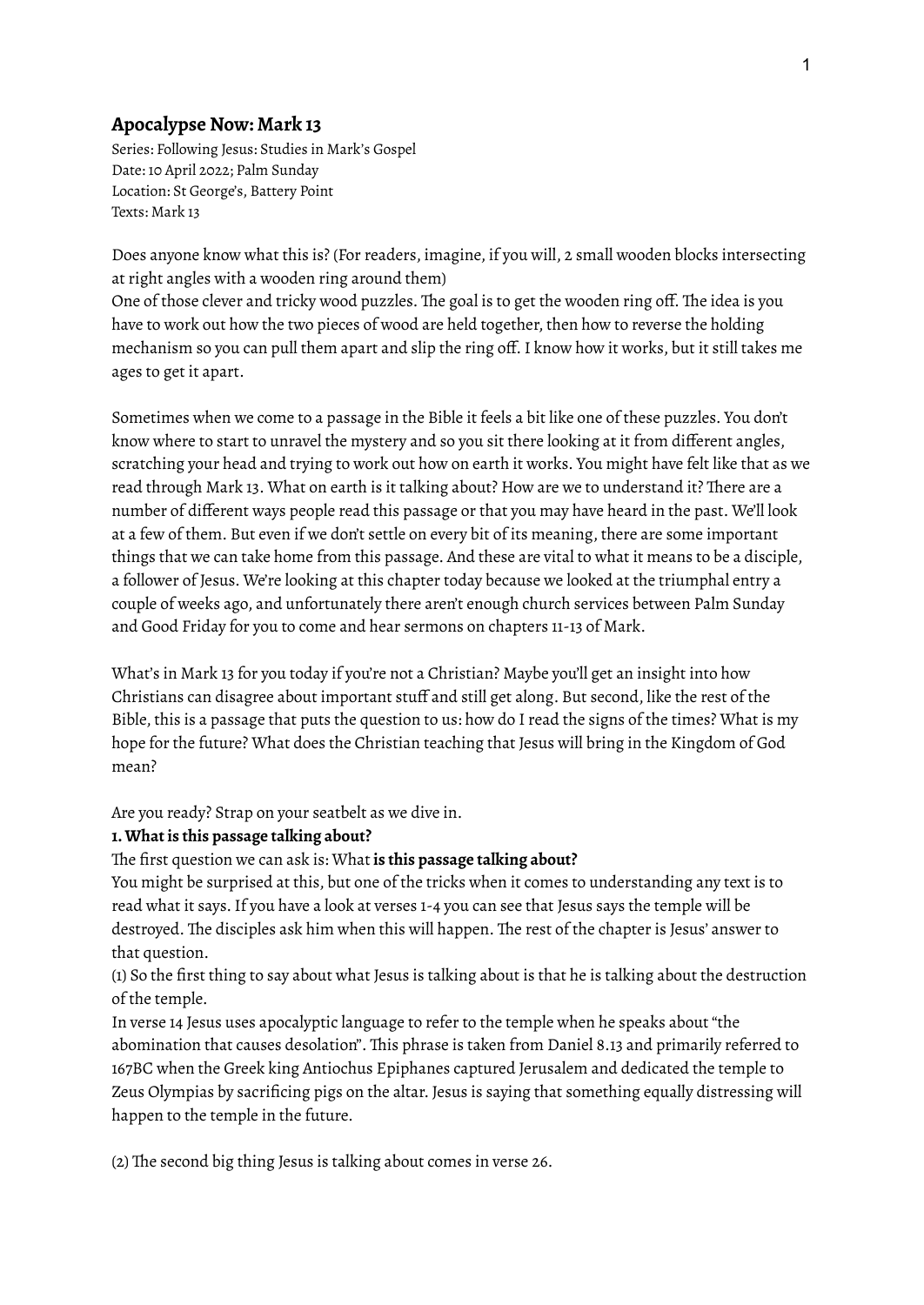At that time men will see the Son of Man coming in clouds with great power and glory. This again is a picture lifted from the prophet Daniel, this time 7.13-14 which read:

In my vision at night I looked, and there before me was one like a son of man, coming with the clouds of heaven. He approached the Ancient of Days and was led into his presence.  $14$  He was given authority, glory and sovereign power; all peoples, nations and men of every language worshipped him. His dominion is an everlasting dominion that will not pass away, and his kingdom is one that will never be destroyed.

Jesus refers to himself as the Son of Man throughout Mark's gospel.In 10.45 Jesus said that *the Son of Man came not to beserved but to serve and give hislife as a ransom for many*. Humble service has been Jesus' mode of operation. But here in chapter 13 he says there will be a day when he comes in power and glory, to fully embody the picture of Daniel 7.

## **2.When will these things happen?**

As readers we share the next question with the disciples - **When will these things happen?** At this point there are 2 main options that people go for, and, just to complicate things, I'm going to suggest a third.

## *(1)Option 1.Thesecond coming of Christ.*

This may be the one that you're most familiar with. Every time we say the creed we say we believe that this event will happen - *he willcome again in glory to judgetheliving and the dead and his kingdom will have no end.*

Sounds a lot like Daniel 7 and Mark 13.26.

There are a number of things in the text that lend themselves to this reading.

There is the promise of international conflict and natural disasters in 7-8. There is the promise of persecution for those who follow Christ in 9-13. There is the promise that there will be false prophets and false Messiahs in 6, 21 and 22. There is the promise that the gospel will be preached to all the nations, verse 10. And there is the picture of cosmic upheaval in verses 24-25. All this before the coming of Christ in glory in verse 26. And then the picture of him gathering his chosen people from all across the earth, an image that perhaps resonates with 1 Thessalonians 4.16-17.

For the Lord himself will come down from heaven, with a loud command, with the voice of the archangel and with the trumpet call of God, and the dead in Christ will rise first. 17 After that, we who are still alive and are left will be caught up together with them in the clouds to meet the Lord in the air. And so we will be with the Lord forever.

On this reading the text primarily focuses on the second coming of Christ. The destruction of the temple fades into the background or is somehow an event yet to come - which suggests it needs to be rebuilt.

#### *(2)Option 2 -TheAscension of Christ and the destruction ofthe TempleinAD70.*

This may be less familiar to you, but it's one held perhaps by the majority of scholars. Again there are a number of points that suggest this reading in the text.

First, and very clearly, this option has front and centre the destruction of the temple which is the subject that kicks off the whole chapter. In AD70 Roman forces under Titus captured Jerusalem and razed the temple to the ground. You can still see the arch built to celebrate his victory in Rome. Luke's account of this chapter makes this more clear as Jesus warns about fleeing Jerusalem when you see it being surrounded by armies. Matthew adds the phrase "where there is a carcass, there the vultures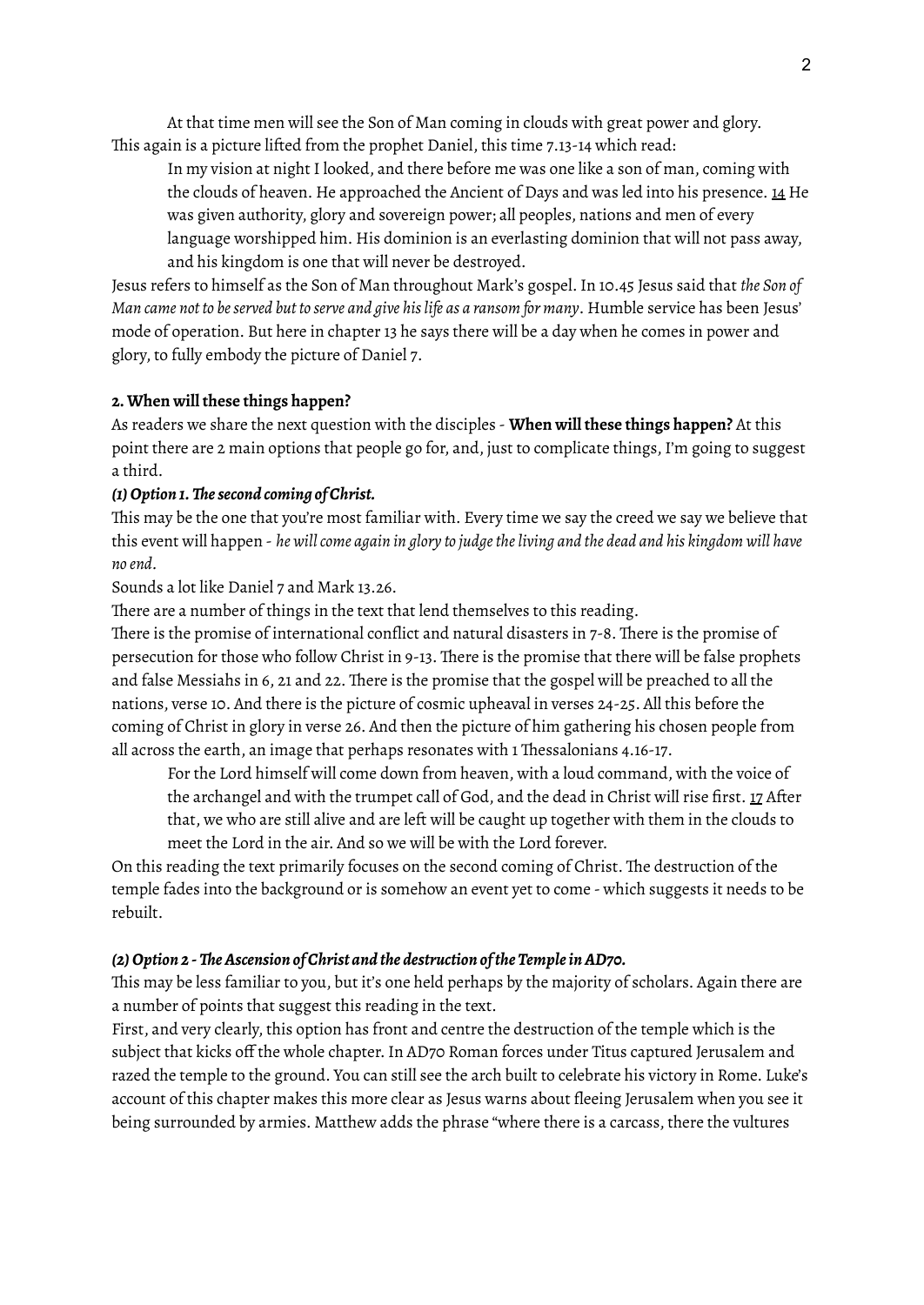will gather"<sup>1</sup>, which is taken to refer to the eagles of the standards of Roman armies. The 4th century historian Eusebius records the Jerusalem church heeding Jesus' words in verse 14, to flee to mountains. On the approach of Titus' army they fled to Pella across the Jordan and so survived.<sup>2</sup> Verse 17 found particularly gruesome fulfilment. The historian Josephus, an eyewitness, records that those besieged in the city ate their own babies to survive.

This was a catastrophic event for the people of Israel.In light of many of Jesus' warnings to the leaders of Israel it can be seen as a final act of judgement upon her for rejecting Jesus as the Messiah. The temple was seen by the Jews as being at the centre of creation. The cosmic language that Jesus uses in verses 24-25, quoting Isaiah, reflects the cosmic significance of the temple's destruction. The world, as it were, was coming to an end.

The coming of the Son of Man in the clouds with great power and glory, on this reading, speak not about the second coming of Christ from heaven to earth, but of the coming of Christ from earth to heaven - like the Son of Man approaching the ancient of days (that is God), in Daniel 7, and being given power and authority. On this reading, Jesus' words refer to his resurrection and his ascension to the right hand of the Father. Finally, option 2 fits with Jesus' words in verse 30, that *this* generation will certainly not pass away until all these things have happened.

# *(3)Option 3 -The death,resurrection and ascension ofJesus.*

This is a minority view, but not without its merits. In terms of the storyline of Mark's gospel, this chapter is the prelude to the passion narrative. And there are a bunch of connections between the two. Jesus is put on trial before a king and a governor. He's flogged. The key charge is that he will destroy the temple and rebuild it in 3 days. What could be more sacrilegious than crucifying the one who is God come in the flesh? Like verse 24 the sun is darkened at Jesus' death. Jesus quotes Daniel 7 again in his trial before the high priest. The timing in verse 35 - evening, midnight, when the rooster crows and at dawn, seems to mirror the timing of the events that unfold in chapter 14 -the last supper, Jesus' arrest, Peter's denial, his being handed over to Pilate. And there is even a young man who follows Jesus' advice in verse 16 and flees naked into the night, leaving his cloak behind.

So, just to recap. Mark 13 is about the destruction of the temple in Jerusalem and the coming of Jesus in power and glory. We've looked at 3 options for when these things will happen: One in the future when Jesus comes again; and 2 in the past- either Jesus' ascension and then the destruction of the temple in AD70, or Jesus' own death, resurrection and ascension. To be honest I'm still trying to work out which option best fits the text.It may be that Jesus' words here have all 3 in mind, and the chapter has a foreshortened perspective where different things which are distant in time are placed side by side. But I don't think we need to nail down the "right" interpretation to be able to get some vital take homes from this passage.

There are 5 things for us to take away from this passage.

# *1. No one knowsthe day orthe hour.*

Jesus' answer to *when* may not be clear, but what he is crystal clear about is that the only person who does know when is the Father. At the very least this is true for the day of his return. You may recall a few years back there was a big hoo-ha about a Mayan calendar predicted date for the end of the

 $124.28$ 

<sup>2</sup> Eusebius *Ecclesiastical History*, 3.5.3